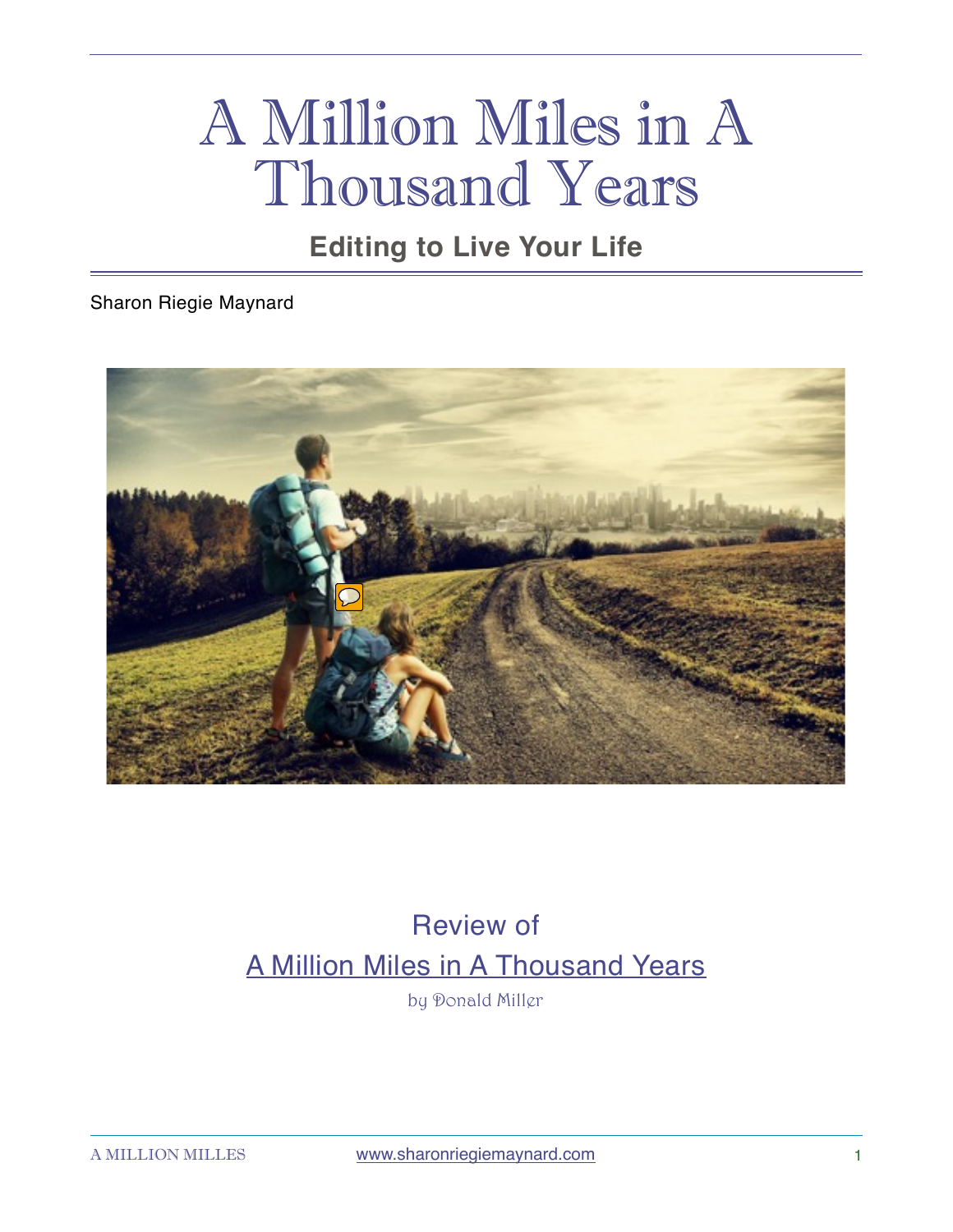# Introduction

What are your favorite TV shows? Are movies on your list as "must" entertainment? Have you thought about why these stories are so engaging for you? I'll bet one thing is sure, none of them are boring!

As a Mystic Shawoman, I find that stories are a common way that we as human beings make sense of their lives. We point to some past story event for the answer as to "why" life is so difficult. Or look at the stories others are living and wonder "why" they have it so much easier. It is difficult to have an experience and not try to make up a story about oneself, the other people, God, parents, bosses, teacher and life in general.

**Donald Miller** in his book, **A Million Miles in a Thousand Years** writes, "I don't know why we need stories, but we always have." Many know this also and yet **Miller** brings story into it rightful place of power in this book. He writes, " I once thought confident people were confident because they were confident."

#### **Editor's note:** This reminded me of **Dr. Dweck's** book, **Mindset**)

He continues, "The truth is, we are all living out the character in the roles we have played in our stories."

#### And therein lies the Power!

My hope is that this review booklet will spark an interest for you. Written with a personal story line, there is much Miller shares that you can ponder about your own story and the roles you have been given. This concept may not be totally new to you, however, I think that his particular slant will open new doors of possibilities.

Enjoy!

Sharon Riegie-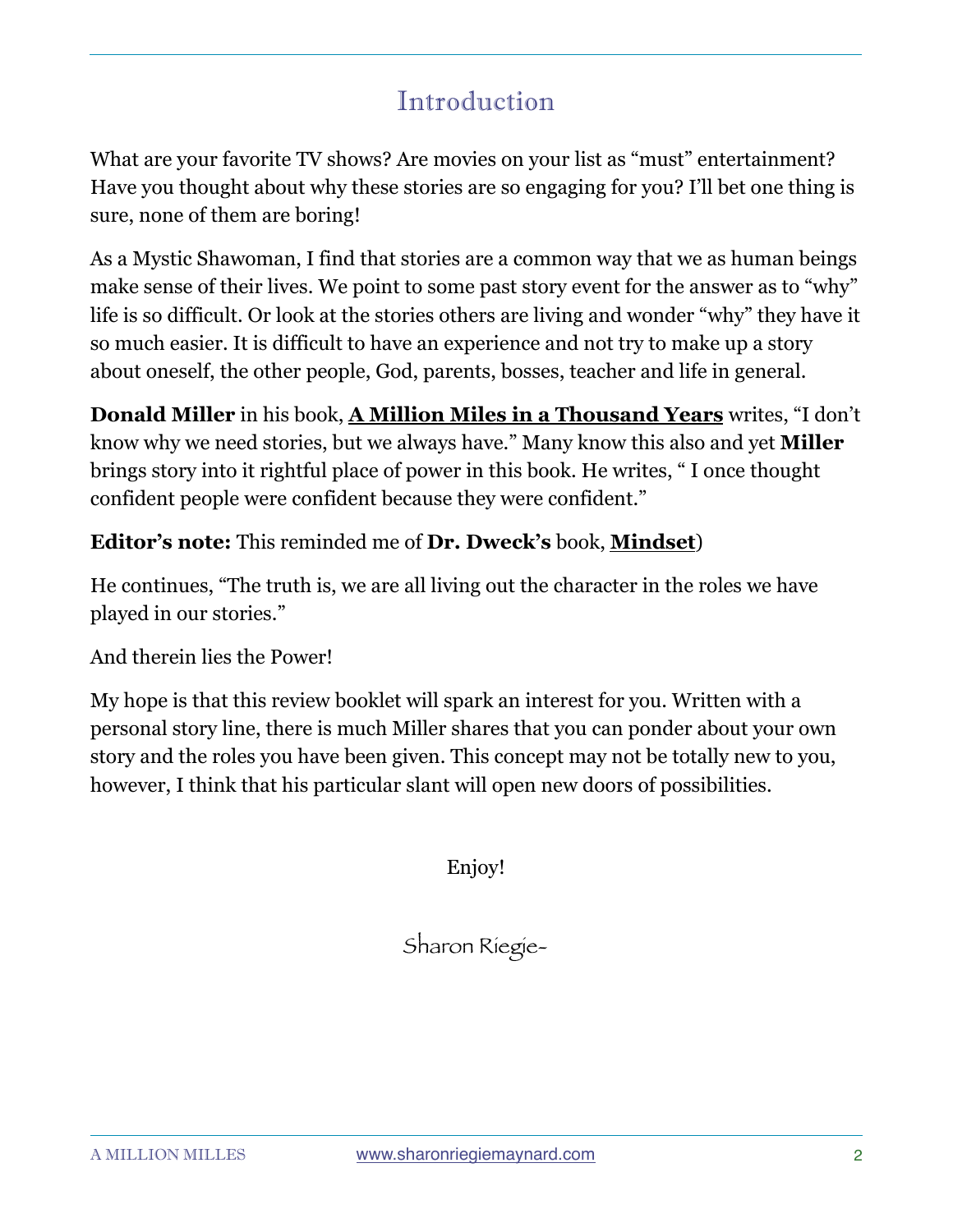## Story



#### What are you living?

Miller was catching up on his friend Jason's life over lunch. Jason's 16 year old daughter was causing lots of concern for her parents. She seemed to be involved with the "wrong" crowd. She was dating a young man who did drugs and Jason was suspicious that his daughter was also experimenting. She was missing school, less available to her parents and the tension in the home was growing.

"Your daughter is living a terrible story," pipped up Miller.

His friend was shocked. "What does that mean?" he asked.

"It is simple," author Miller told Jason. "Story is a character who wants something and has to face many difficulties to get it. What are her options?"

And Jason realized that he was gone a lot. His wife worked and carried the load. Everyone was busy with their own responsibilities, barely talked and certainly not about important things. Miller talked to him about the components of a good story.

Jason took action. He researched what was going on in the the world and what heroic actions were being called for. Then he thought about the things his family found interesting and important. Putting the two together, he made a non-sensible decision. He and his family were going to build an orphanage - in South America that would require \$25,000 - money that they did not have.

In making this bold step to create a different story possibility, a heroic act for which they were not prepared, and with difficulties they would have to face to complete, Jason saved his family.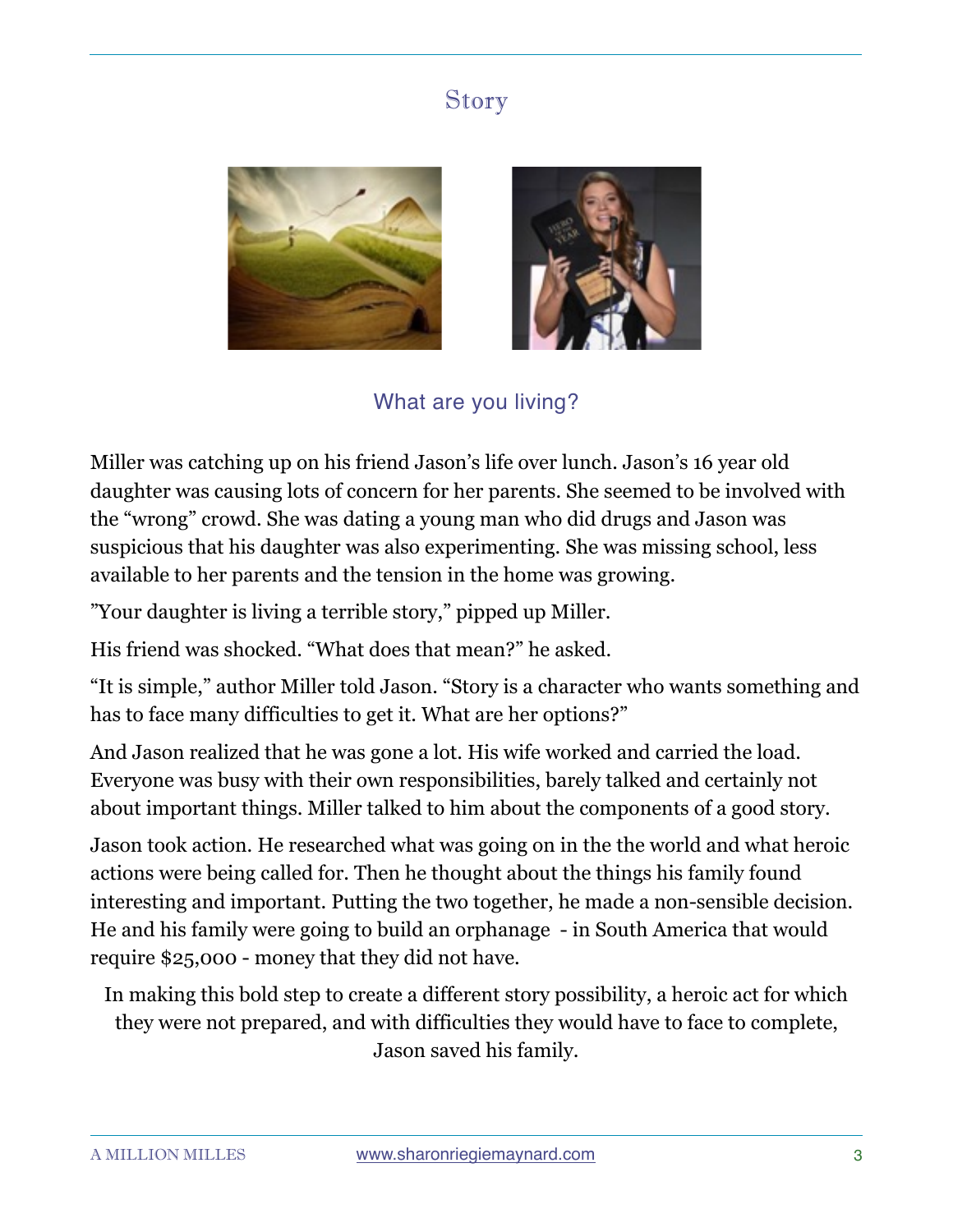# An Editor's Eye



How exciting is your life?

If your life were made into a movie, would the audience stay riveted to every scene?

- Would they cheer you on in your quest for gas stations with cheaper gas?
- Would your concern about what to fix for dinner after you have supported your daughter at her soccer game excite them?
- Would they be thrilled for your yearly vacation as they watched you wash and dry all the clothes the family needed to pack?
- Would they high-five you as you fell into bed after a long day of meetings?

#### Probably not.

People have a difficulty being drawn into a story that has no inspiring focus, does not elicit support to overcome some difficulties or challenges. Actions that do not add meaning become boring repetitions with no meaning.

Don Miller's was such a story. After published a book about his life, two film makers asked his permission to put it on the big screen. Bob wondered why they thought his life ought to be documented.

Deciding to agree was a turning point in Donald Miller's life. What happened can cause a turning point in your life also.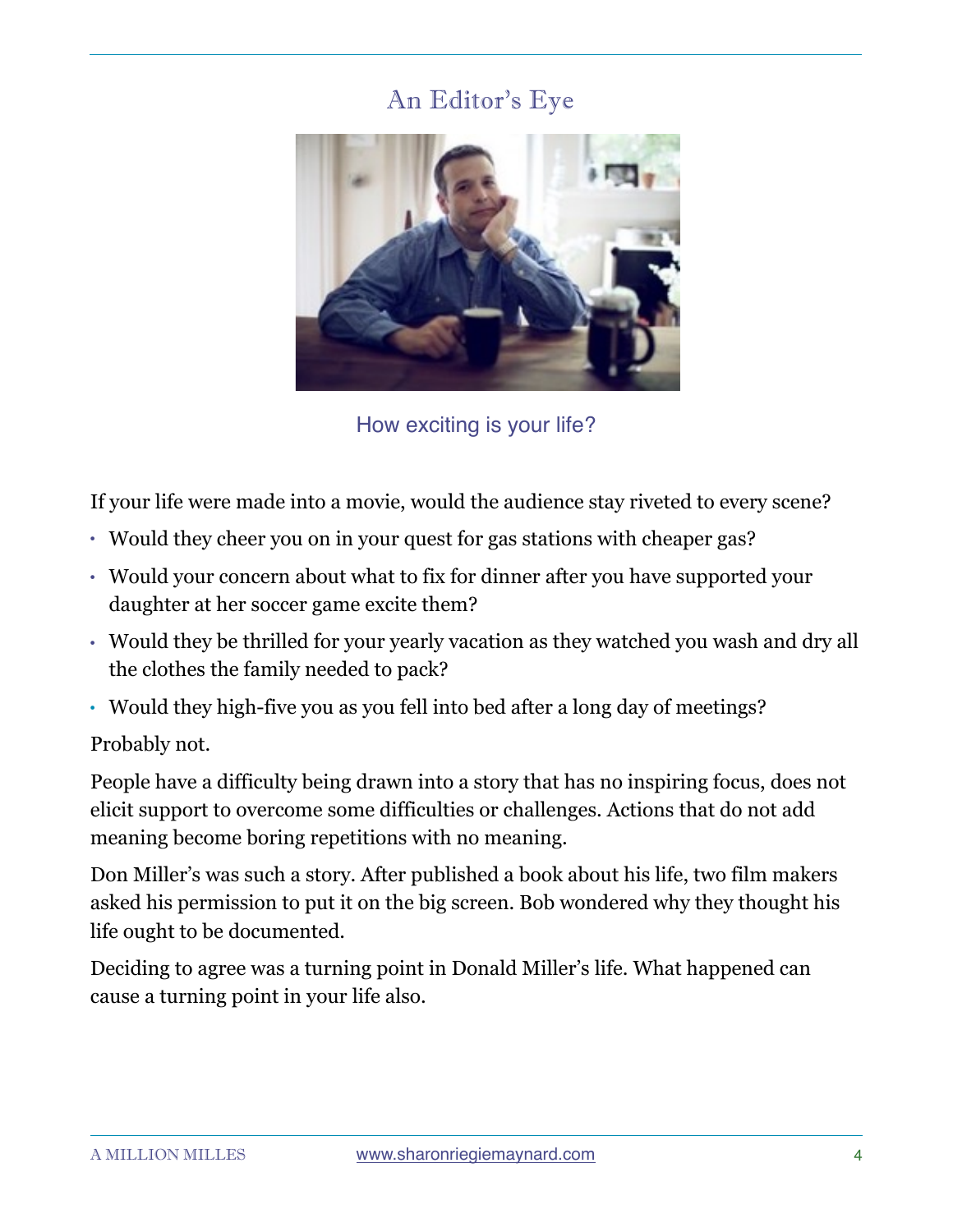## What Am I Living?



Who wrote this?

We expect our life or others in our life to add meaningful, to fill our emptiness, to give us purpose while we continue to live our day to day, ordinary experiences. What is the old saying? Oh yes, "The definition of insanity is doing the same thing over and over again expecting different results."

What Donald encountered as the two movie producers came and worked with his normal day to day experiences was that his life was boring. They suggested that in order to make a movie that others would like to watch, they needed to edit, which translates to "add or change, some things in your life."

At first, Donald was hesitant. Was it honest? But he watched as they worked on the story line. Watching the character attributes, the inspiring "wants" and the life challenging situations bring vibrancy to hold the viewers interests, Don's life changed.

He wrote, "If the point of life is the same as the point of a story, the point of life is character transformation."

Instead of letting his life be about random experiences that added up to ordinary, Miller found himself building experiences from the character he had become in the movie story line.

He challenged

He invited

He set huge goals such as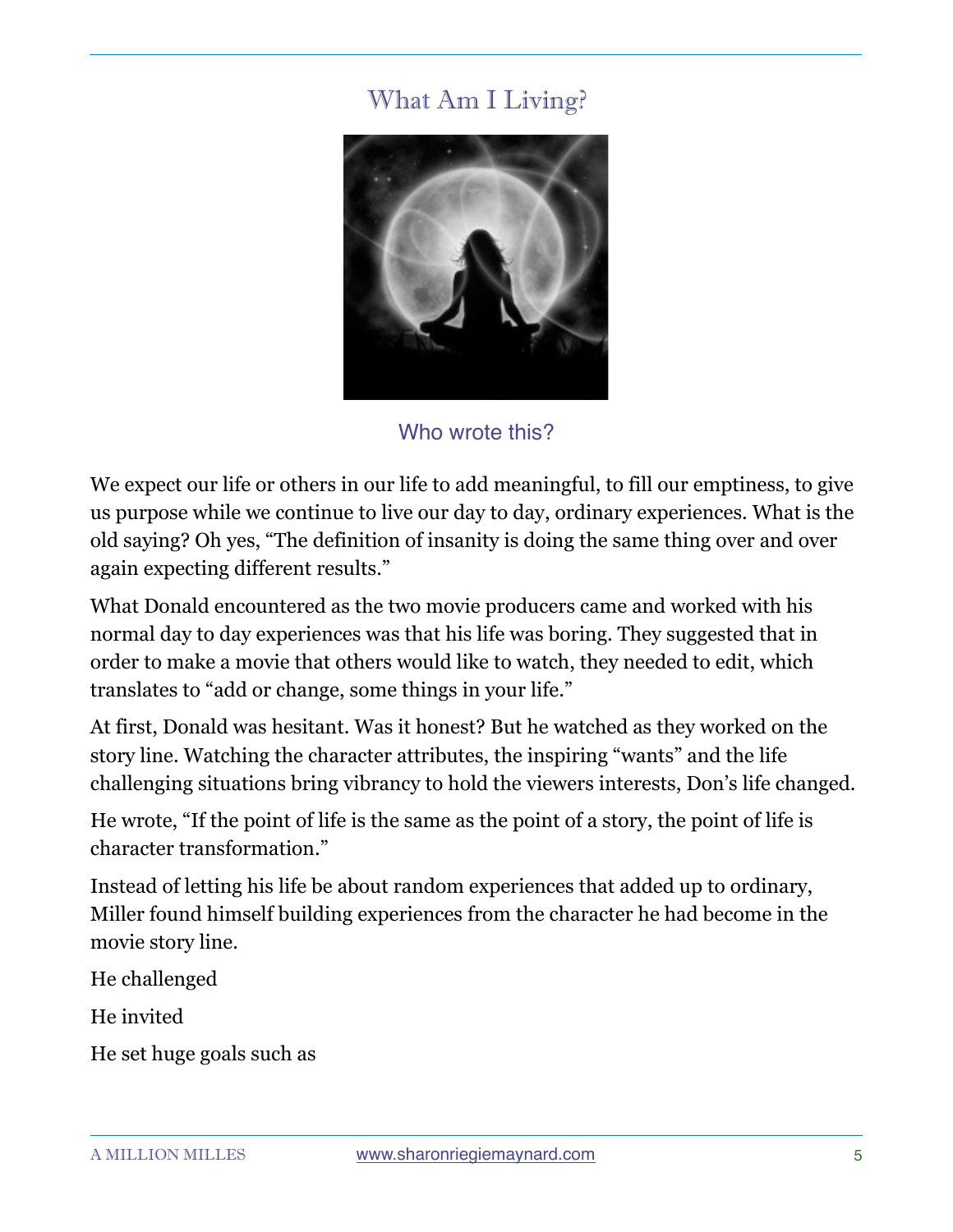### Starring in Your Own TV Series





#### Where to begin the script?

Look at your life like a long running TV series. What is your series about? What role do you play? What are the results that this role has brought you? Have you mastered the role? Do you want your future acting offers to be more of the same? Do you want to be pigeonholed as this specific character actor?

Is your life really a good story? By that I mean, is there a character who really wants something important to her? And, is she willing to face all of the obstacles that would prevent her from getting it?

A story in which there is meaning and clarity in each action or random experiences all strung together by time and space?

Miller wrote what he come to understand as the script for the documentary was discussed. "I didn't mind putting my character through conflict, because I knew no matter what happen to him, we would make things work out before the end."

Maybe some of us are a little unsure and being small is a way to pretend we are safe.

You aren't in a good story? What do you do?

- Be a writer. Take down a blank notebook and begin writing.
- Begin with the character you.
- What has enough meaning that you would face the fires of fear?
- What actions does your character take, a character is what s/he does.
- What are your values and what brings you joy. Others will know who you are by your choices.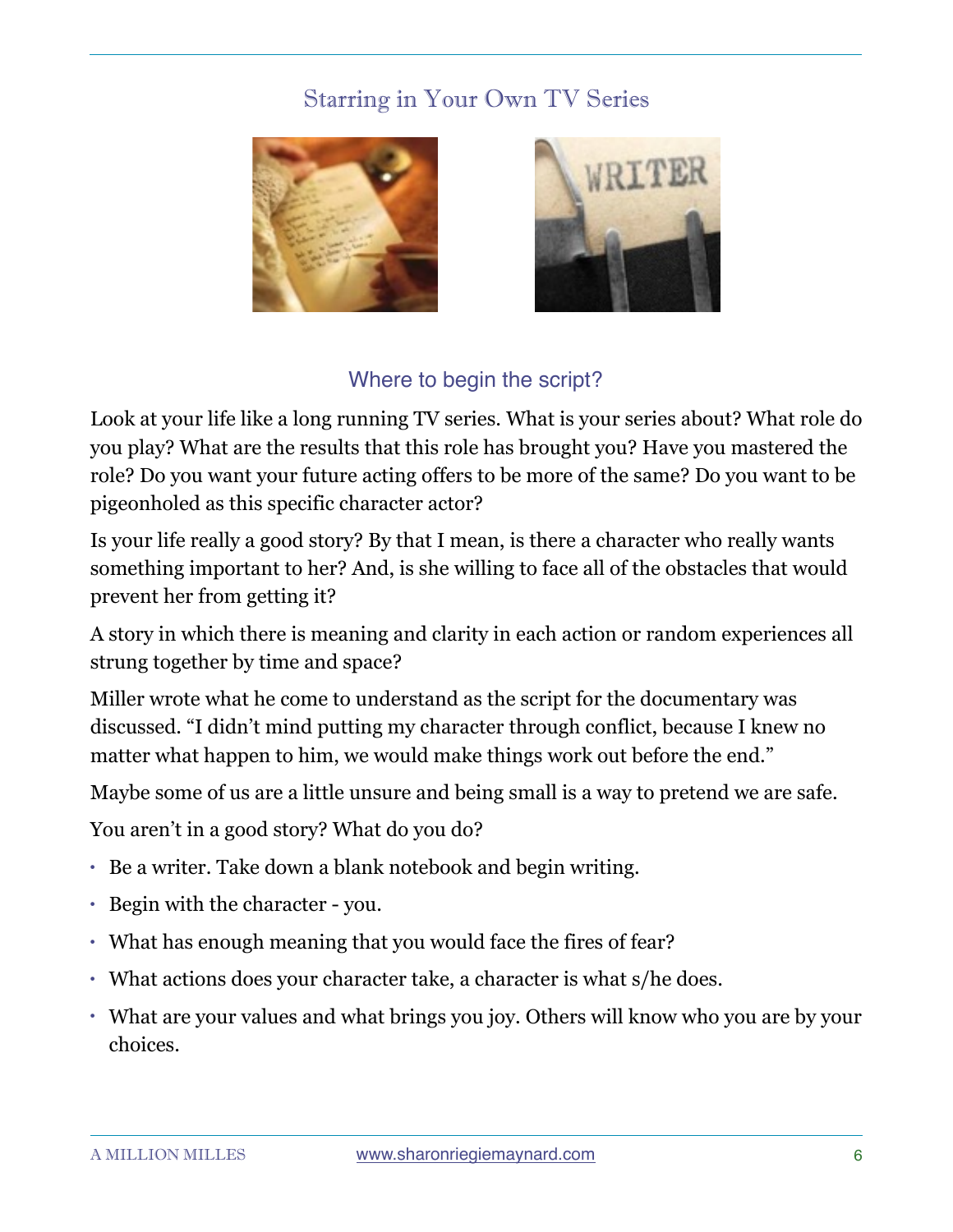# The Deeper Writer



art by Mara Earthlight

#### Where to begin?

 Perhaps what we fear is that a soon as we stand up to declare that we are going to "climb that mountain", we realize how much we have to give and how foolish we might look if we fail. A question to ask ourselves is "At the end of life will you have something interesting to say or will you sit in your rocking chair with your dreams and passions locked inside of you?"

You are writing the script and so you are not going to write obstacles and then neglect writing a grand overcome. You are designing a magnificent script and so the difficult situations that incite you to greater effort will be part of the story.

Beyond that, there are other forces in our world that you will encounter. Have you ever sat down to write a story, or to paint a picture, and as soon as you were in the flow, the words, the colors took over and something magic happened? Where did that "new" story come from with its conversations, its actions, and an outcome you had not considered. In that deeper part of a human psyche there exists a Muse that is just waiting for you to open the doors. That Muse holds possibilities for you that you have not even considered. And, you are the key because Universal Law decrees you the authority for your life.

You begin and write the best story with the best character, the most meaningful dream and then know that the Deeper Muse will work the magic.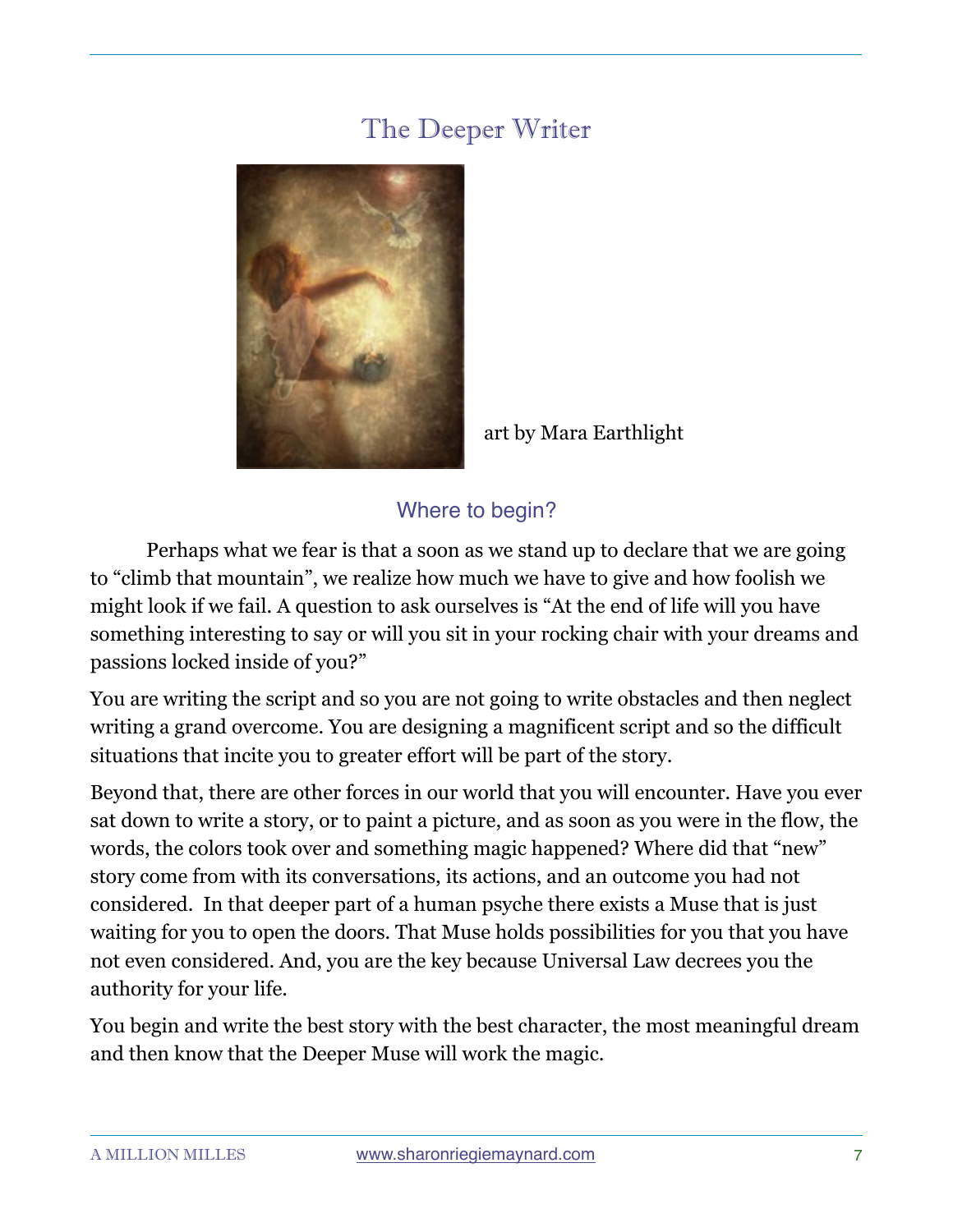# Writing Your Script



#### A powerful process

You are at the center of your story. You are the one who will live your life. And so, you begin with you. What are the qualities that you want to radiate? The values you want to be known by?

Oh, and by the way, readers, viewers and others would like to cheer you on and that only happens if you are a likable human being. So, how do you treat people, where have you helped others? What makes you a good person?

You write all this first.

Now, a story is a character, YOU, who wants something and overcomes conflict to get it.

What do you want? What is big enough that it will challenge you? What is meaningful enough that it will instill commitment? Where does the world need heroes in areas that interest and call you?

Next, overcoming conflict. How the character chooses to act when faced with difficulties, in split second challenges will show the world who you are. And so write how you, the character, respond.

When this is all done, step back and write one statement that encapsulates the story. This is your North Star, the statement that will guide your feet, feed your Soul and determine your choices.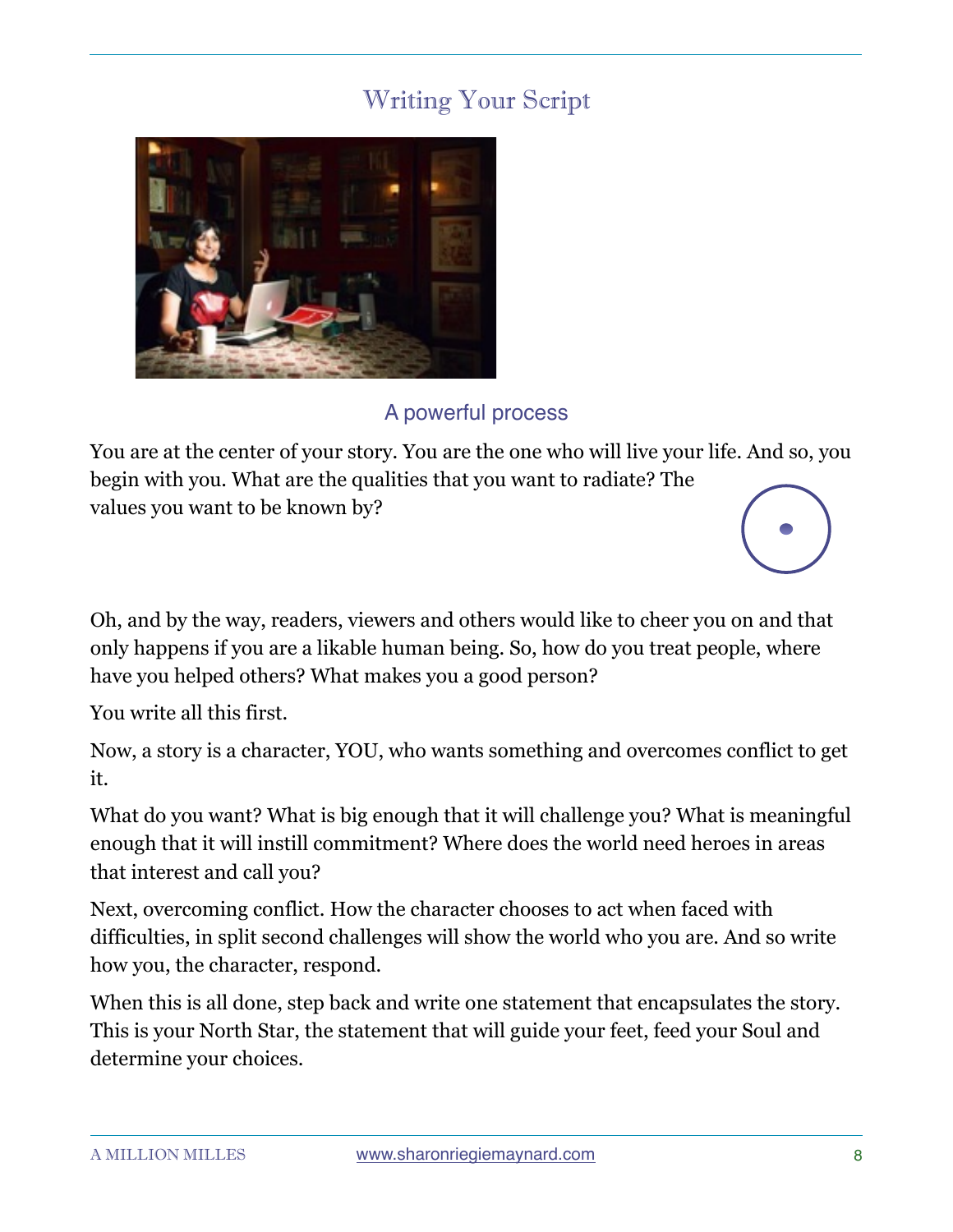# Template for Your Script



#### A powerful process

"Once I understood the power of story in my personal life, I wanted to know more about how to create a good one."

- Donald Miller

A simple template. Complete these statements:

- You: I have the Qualities of… I hold Value to.., I am likable because..
- Dreams: I have accomplished by first new dream of... (Make it a Big enough, Hero type, New adventure)
- Actions: I have acted with ……… name the qualities as I made mistakes, identified problems and created an effective plan to accomplish….
- North Star: Write the statement and use it often. "My North Star, my current calling, is…"

Simple Hows:

The sentences become Reality Statements that you can use in the Reality Shift process. This process is beyond Affirmations. It invites your unseen Muse to be a part of your walk and the Muse can powerfully transform energy from the old TV scripts.

Formula: Focus on these Statements often for 5 days. Ask your Muse to transform what fear, procrastination, doubt, etc. comes up by activating healing with the words, "TAG and Transform."